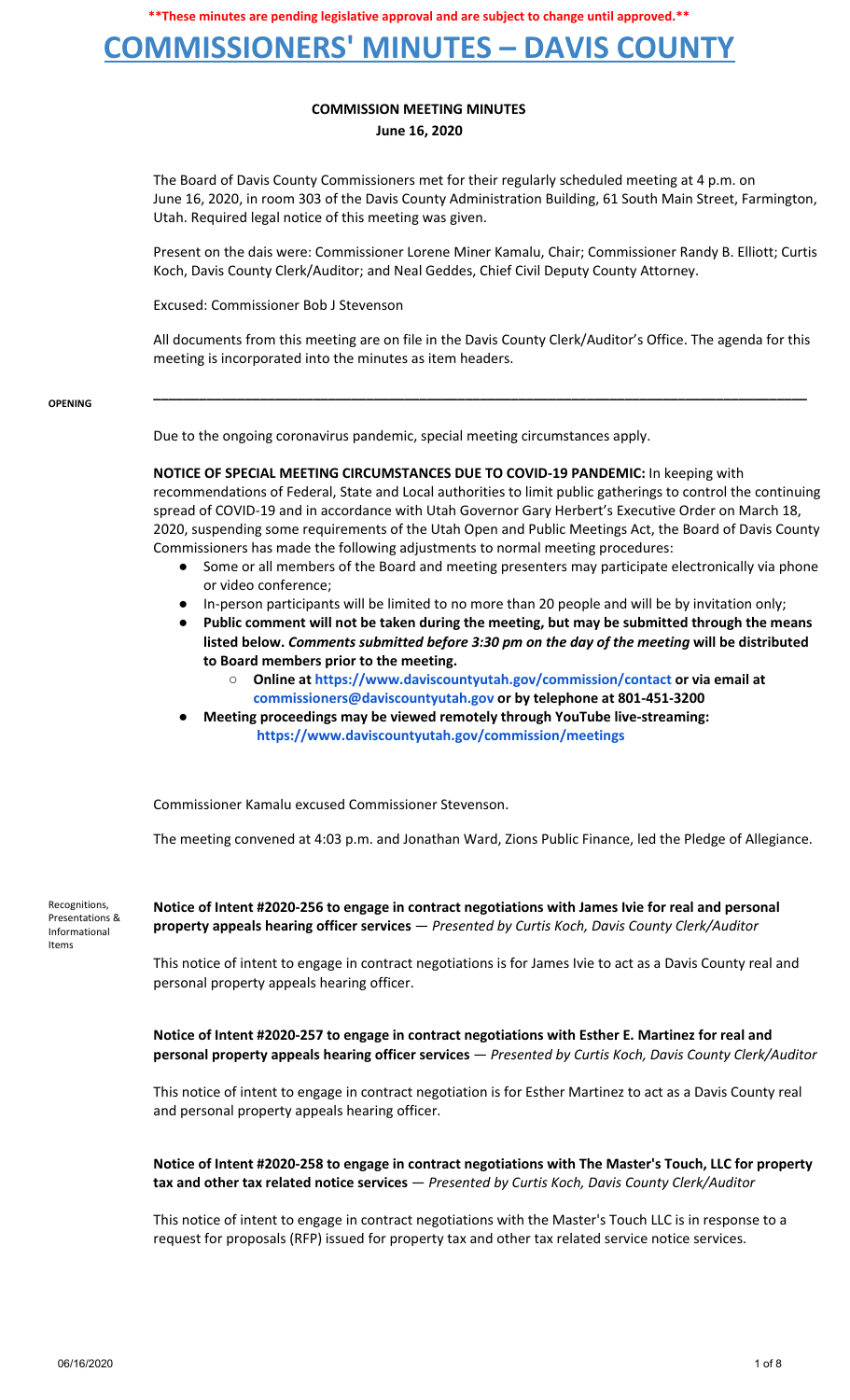#### **COMMISSIONERS' MINUTES – DAVIS COUNTY**

**PUBLIC COMMENTS**

The public was invited to make comments to the Commission.

There were no public comments.

#### **BUSINESS/ ACTION**

Resolution #2020-259 appointing officers of Municipal Building Authority of Davis County, Utah

**Resolution #2020-259 appointing officers of Municipal Building Authority of Davis County, Utah** — *Presented by Commissioner Lorene Miner Kamalu*

This resolution appoints the officers of the Municipal Building Authority of Davis County, Utah. The resolution was then read. It was explained that the titles listed in the resolution do not have specific names because names will change in the future. The resolution begins 06/16/2020.

**\_\_\_\_\_\_\_\_\_\_\_\_\_\_\_\_\_\_\_\_\_\_\_\_\_\_\_\_\_\_\_\_\_\_\_\_\_\_\_\_\_\_\_\_\_\_\_\_\_\_\_\_\_\_\_\_\_\_\_\_\_\_\_\_\_\_\_\_\_\_\_\_\_\_\_\_\_\_\_\_\_\_\_\_\_\_\_\_**

**\_\_\_\_\_\_\_\_\_\_\_\_\_\_\_\_\_\_\_\_\_\_\_\_\_\_\_\_\_\_\_\_\_\_\_\_\_\_\_\_\_\_\_\_\_\_\_\_\_\_\_\_\_\_\_\_\_\_\_\_\_\_\_\_\_\_\_\_\_\_\_\_\_\_\_\_\_\_\_\_\_\_\_\_\_\_\_\_**

A motion was made and passed to convene the Municipal Building Authority prior to approving this resolution. It was clarified after the motion that the resolution could be passed as part of the normal Commission Meeting. A motion was made and passed to reconvene Commission Meeting.

> Motion to Approve Resolution: Com. Elliott Seconded: Com. Kamalu All voted Aye

Commissioner Elliott moved to recess to the Municipal Building Authority. Commissioner Kamalu seconded the motion. All voted Aye.

Municipal Building Authority Special Meeting

**Municipal Building Authority Special Meeting and presentation of Resolution #2020-260 authorizing the issuance and sale by the Municipal Building Authority of Davis County, Utah of not more than \$24,300,000 aggregate principal amount of Lease Revenue and Refunding Bonds, Series 2020, and related matters**— *Presented by Curtis Koch, Davis County Clerk/Auditor, and Jonathan Ward, Zion's Public Finance*

It was mentioned this special meeting was publicly noticed in advance.

Curtis Koch, Davis County Clerk/Auditor, began by saying this exciting opportunity has been years in the making. This parameter resolution will refund the existing bonds for the County's Administration Building and the other buildings associated with that 2009-2010 project. It also sets the refinancing terms, including the "not to exceeds," and adds new money towards the pricing and completion of the Memorial Courthouse project. The Courthouse project was brought before the citizens of Davis County in 2017 and with the approved tax increase, the funding source is in place. It is projected that refinancing right now will save the County approximately \$1.6 million dollars over the next 20 years. Curtis also said that though these are hard times, through good management the County is in a great position to help stimulate the local economy by creating jobs.

Jonathan Ward, Zion's Public Finance, reminded the Commissioners they are currently acting as the Board of Trustees for the Municipal Building Authority. He continued by stating the market is very interesting right now due to the really high unemployment rates that appeared in a matter of months. Utah went from an unemployment rate of approximately two and a half percent up to around nine percent. While parts of the State were hit harder than others, Davis County is fortunate to not have the same level of unemployment despite feeling the impact. Interest rates are at all-time lows because of the turbulent economic times, as seen in the bond buyer and revenue bond indexes. The interest rates for this refinancing are estimated to be just over two percent for the 20 year time period, which is a very aggressive and low interest rate. As was already mentioned, the savings will be around \$1.6 million dollars, which averages out to about \$90,000 per year. Jonathan congratulated the County on being prepared and taking steps to pay for the project; it is simply fortuitous to do the project with very low interest rates.

Resolution #2020-260 authorizing the issuance and sale of Lease Revenue and Refunding Bonds, Series 2020

The resolution, prepared by Gillmore and Bell, being presented authorizes the initial steps in this refinancing process. It outlines the parameters and sets the maximum "not to exceeds" at \$24,300,000. About \$16.5-17 million of that will be for refinancing and about \$7-7.5 million would be for the new Memorial Courthouse project. The resolution also states the interest rates will not exceed five and a half percent, which is the maximum coupon or premium. In exchange for the high coupon, bond investors will pay money up front, allowing the bond issue to be downsized and excess funds to go towards project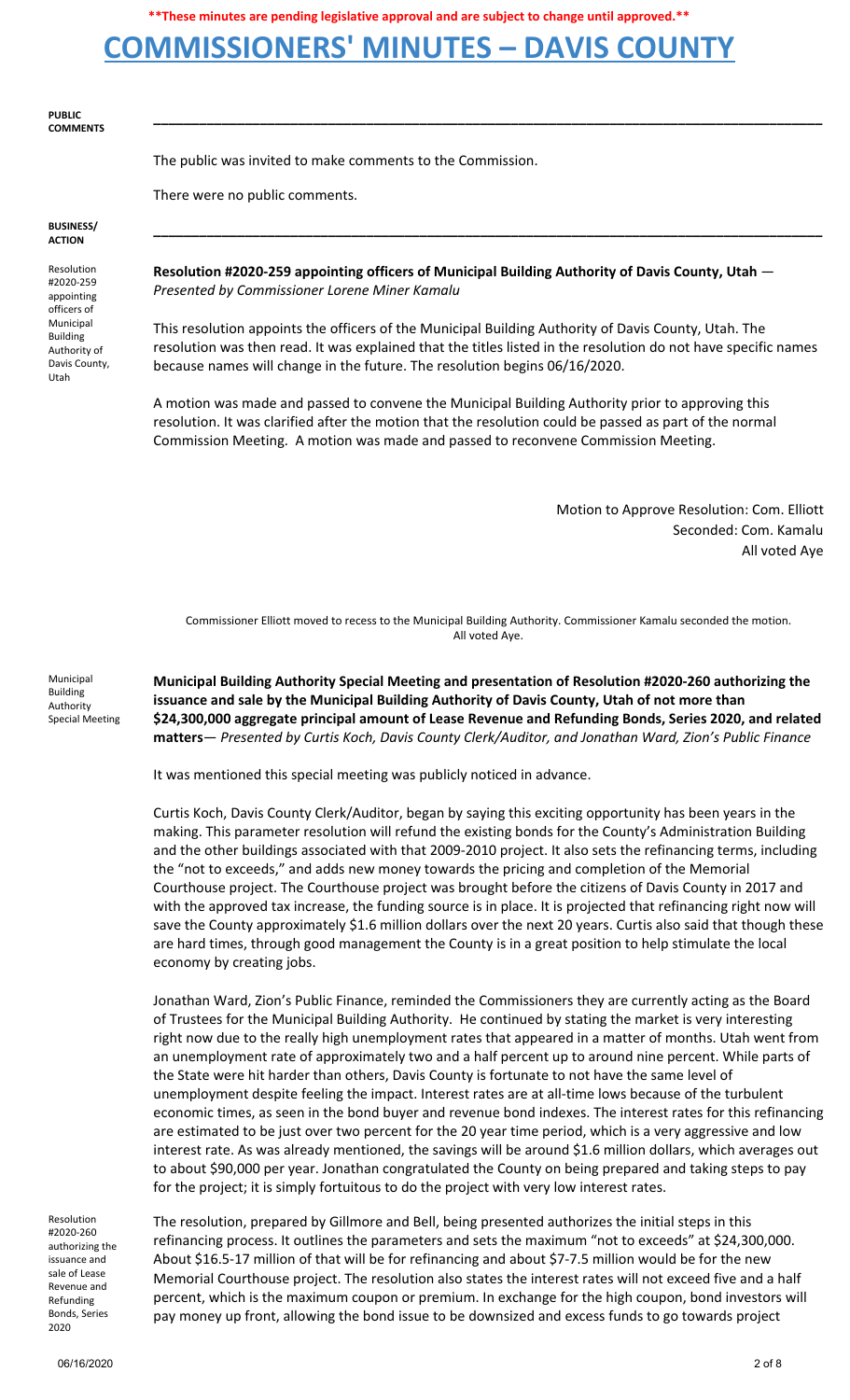#### **COMMISSIONERS' MINUTES – DAVIS COUNTY**

proceeds. The bond's final maturity is set to not exceed 25 years but it is anticipated to reach final maturity at 20 years. The resolution also stipulates that the investors will pay no less than 98 percent of the face amount of the sold bonds, although it is expected to receive 100 percent of the sold bonds. This language is included to give the County beneficial flexibility when it is time to go to the markets.

This resolution also calls for a public hearing, which will be held on July 21, 2020. There will be two notices published in the newspaper. Both Jonathan and the Gillmore and Bell representatives will be there to answer questions or provide clarification. After that hearing there will be another resolution authorizing the issuance of bonds that can be passed in the hearing or at a later date. The resolution period is 06/16/2020 to 09/30/2020. The amount is \$24,300,000.

The Commissioners said they have had a chance to discuss this resolution with the Clerk/Auditor and they feel this will bring savings to the County despite the challenging times. They are also grateful for the excellent financial management of this County which gives Davis County options like this.

> Motion to Approve: Com. Elliott Seconded: Com. Kamalu All voted Aye

Commissioner Elliott moved to reconvene Commission Meeting. Commissioner Kamalu seconded the motion. All voted Aye.

Resolution #2020-261 adopting the 2020 Certified Tax Rates for Davis County

**Resolution #2020-261 adopting the 2020 Certified Tax Rates for Davis County, thereby levying a tax on the taxable property within Davis County, pursuant to UCA § 59-2-909** — *Presented by Curtis Koch, Davis County Clerk/Auditor*

The following are the 2020 certified tax rates and their projected revenue in the General Operations.

- Fund 10, General Operations: rate of 0.001110, generating \$28,379,307
- Interest and Sinking Fund/Bond, which is related to the Jail expansion: rate of 0.000071, generating \$1,816,087
- Flood Control: rate of 0.000199, generating \$5,087,822
- Health Department: rate of 0.000208, generating \$5,317,924
- Paramedic: rate of 0.000119, generating \$3,420,466

In total, the certified tax rate is 0.001707, generating \$43,643,606 in revenue. [The resolution period is 01/01/2020 to 12/31/2020.] The projected receivable amount is \$43,643,606.

Resolution #2020-262 adopting the 2020 Certified Tax Rates for the Davis County Special Services Area

**Resolution #2020-262 adopting the 2020 Certified Tax Rates for the Davis County Special Services Area, thereby levying a tax on the taxable property within Davis County, pursuant to UCA § 59-2-909** — *Presented by Curtis Koch, Davis County Clerk/Auditor*

The tax rate for the Davis County Special Service Area, generally referred to as the unincorporated area, is 0.000901 resulting in revenues of \$666,410. [The resolution period is 01/01/2020 to 12/31/2020.] The projected receivable amount is \$666,410.

Resolution #2020-263 adopting the 2020 Certified Tax Rates for Davis County Assessing and Collecting

**Resolution #2020-263 adopting the 2020 Certified Tax Rates for Davis County Assessing and Collecting, thereby levying a tax on the taxable property within Davis County, pursuant to UCA § 59-2-909** — *Presented by Curtis Koch, Davis County Clerk/Auditor*

The County Assessing and Collecting has a tax rate of 0.000177 generating \$4,726,734 in revenue. [The resolution period is 01/01/2020 to 12/31/2020.] The projected receivable amount is \$4,726,734.

Resolution #2020-264 adopting the 2020 Certified Tax Rates for Davis County Library

**Resolution #2020-264 adopting the 2020 Certified Tax Rates for Davis County Library, thereby levying a tax on the taxable property within Davis County, pursuant to UCA § 59-2-909** — *Presented by Curtis Koch, Davis County Clerk/Auditor*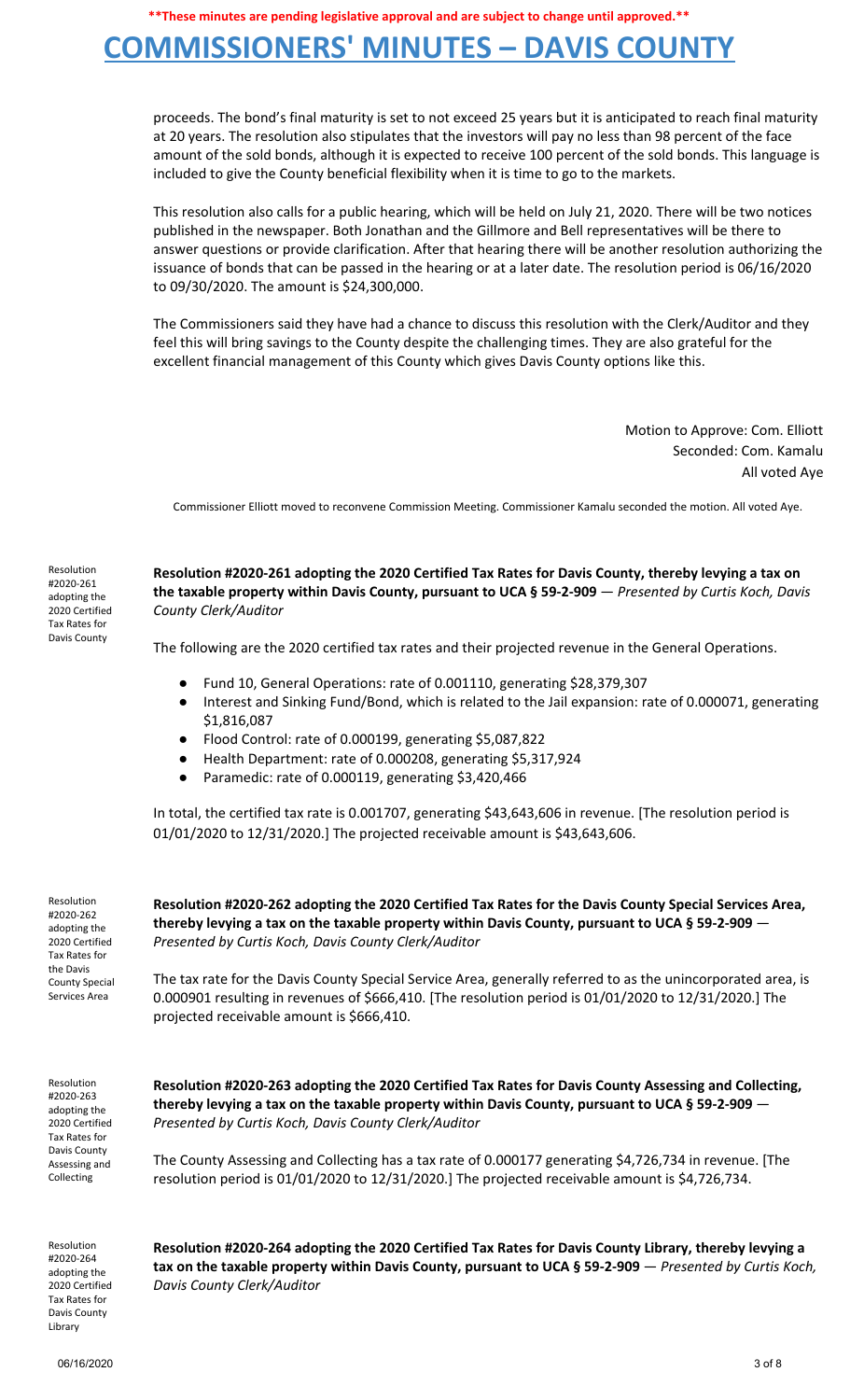### **COMMISSIONERS' MINUTES – DAVIS COUNTY**

The Davis County Library has a tax rate of 0.000319 generating \$8,182,457 in revenue. [The resolution period is 01/01/2020 to 12/31/2020.] The projected receivable amount is \$8,182,457.

Resolution #2020-265 adopting the 2020 Certified Tax Rates for Multicounty Assessing and Collecting

**Resolution #2020-265 adopting the 2020 Certified Tax Rates for Multicounty Assessing and Collecting, thereby levying tax on the taxable property within Davis County, pursuant to UCA § 59-2-909** — *Presented by Curtis Koch, Davis County Clerk/Auditor*

Curtis asked this be presented later. The resolution attached to this agenda item appeared to be incorrect so he wanted to make a phone call before presenting it. At the end of the Business and Action section, Curtis presented the item as follows: the Multi-County Assessing and Collecting has a tax rate for the year 2020 of 0.000016, generating \$317,755 in revenue. [The resolution period is 01/01/2020 to 12/31/2020.] The projected receivable amount is \$317,755.

Resolution #2020-266 adopting the 2020 Certified Tax Rates for the South Davis Recreation District

Subrecipient Agreement #2020-267 for CDBG-CV program funding for Utilities Assistance Project

**Resolution #2020-266 adopting the 2020 Certified Tax Rates for the South Davis Recreation District, thereby levying a tax on the taxable property within Davis County, pursuant to UCA § 59-2-909** — *Presented by Curtis Koch, Davis County Clerk/Auditor*

The South Davis Recreation District has a certified tax rate of 0.000218 and the projected revenue generated is not on the resolution. It was clarified this approval for the South Davis Recreation District is separate from the earlier tax rates. [The Commission presented and approved this resolution because the South Davis Recreation District cannot levy tax rates. The resolution period is 01/01/2020 to 12/31/2020.] The projected pass-through amount was not listed on the resolution.

**Subrecipient Agreement #2020-267 with the Bountiful Community Food Pantry for Community Development Block Grant—Coronavirus Aid, Relief, and Economic Security Act (CDBG-CV) for Utilities Assistance Project during the COVID-19 Activity Program Years 2020-2021** — *Presented by Commissioner Lorene Miner Kamalu*

This subrecipient agreement with the Bountiful Community Food Pantry is for CDBG-CV funding specific for utilities assistance to eligible applicants for federal aid money during the pandemic. It is a payable for the COVID-19 Activity Program Years 2020-2021. The contract period is 07/01/2020 to 06/30/2021. The payable amount is \$15,000.

Subrecipient Agreement #2020-268 for CDBG-CV program funding for Food Bank Assistance Project

**Subrecipient Agreement #2020-268 with the Bountiful Community Food Pantry for Community Development Block Grant—Coronavirus Aid, Relief, and Economic Security Act (CDBG-CV) for Food Bank Assistance Project during the COVID-19 Activity Program Years 2020-2021** — *Presented by Commissioner Lorene Miner Kamalu*

This subrecipient agreement with the Bountiful Community Food Pantry is for CDBG-CV funding specific for food bank assistance to eligible applicants for federal aid money during the pandemic. It is a payable for the COVID-19 Activity Program Years 2020-2021. The contract period is 07/01/2020 to 06/30/2021. The payable amount is \$25,000.

Subrecipient Agreement #2020-269 agreement CDBG-CV program funding for Transportation Assistance Project

**Subrecipient Agreement #2020-269 agreement with the Bountiful Community Food Pantry for Community Development Block Grant—Coronavirus Aid, Relief, and Economic Security Act (CDBG-CV) for Transportation Assistance Project during the COVID-19 Activity Program Years 2020-2021** — *Presented by Commissioner Lorene Miner Kamalu*

This subrecipient agreement with the Bountiful Community Food Pantry is for CDBG-CV funding specific for transportation assistance to eligible applicants for federal aid money during the pandemic. It is a payable for the COVID-19 Activity Program Years 2020-2021. The contract period is 07/01/2020 to 06/30/2021. The payable amount is \$3,000.

Subrecipient Agreement #2020-270 for **Subrecipient Agreement #2020-270 with the Bountiful Community Food Pantry for Community Development Block Grant—Coronavirus Aid, Relief, and Economic Security Act (CDBG-CV) for Rental**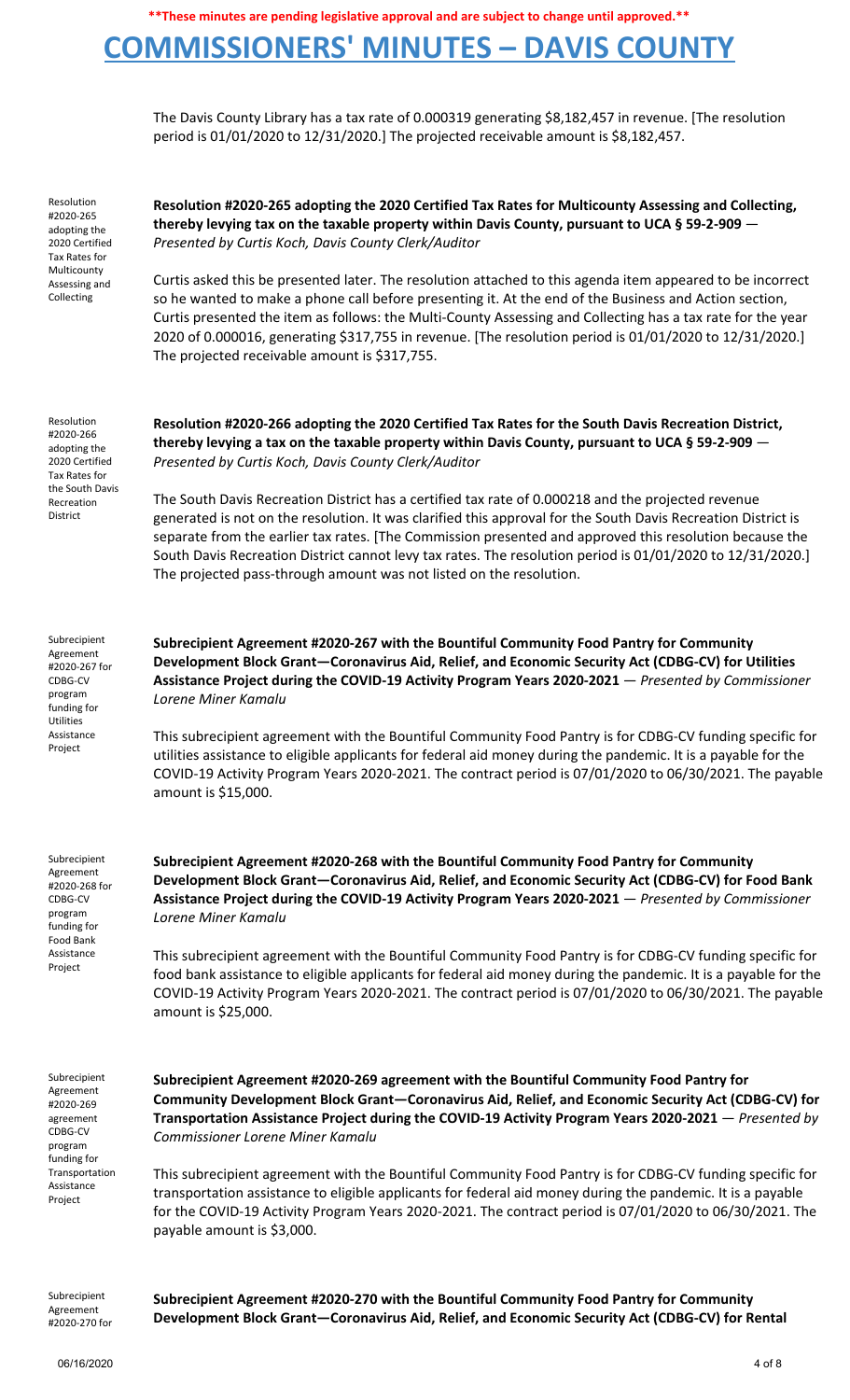# **COMMISSIONERS' MINUTES – DAVIS COUNTY**

| CDBG-CV<br>program<br>funding for<br>Rental                                                                                                     | Assistance Project during the COVID-19 Activity Program Years 2020-2021 - Presented by Commissioner<br>Lorene Miner Kamalu                                                                                                                                                                                                                                                                                                                                                                                                                                                                                                                                                                                                            |
|-------------------------------------------------------------------------------------------------------------------------------------------------|---------------------------------------------------------------------------------------------------------------------------------------------------------------------------------------------------------------------------------------------------------------------------------------------------------------------------------------------------------------------------------------------------------------------------------------------------------------------------------------------------------------------------------------------------------------------------------------------------------------------------------------------------------------------------------------------------------------------------------------|
| Assistance<br>Project                                                                                                                           | This subrecipient agreement with the Bountiful Community Food Pantry is for CDBG-CV funding specific for<br>rental assistance to eligible applicants for federal aid money during the pandemic. It is a payable for the<br>COVID-19 Activity Program Years 2020-2021. The contract period is 07/01/2020 to 06/30/2021. The payable<br>amount is \$50,000.                                                                                                                                                                                                                                                                                                                                                                             |
| Agreement<br>#2020-271 with<br>GOED to build a<br>15-mile section<br>of Bonneville<br>Shoreline Trail                                           | Agreement #2020-271 with the State of Utah-Governor's Office of Economic Development (GOED) for a<br>Utah Outdoor Recreation Grant to build a 15-mile section of Bonneville Shoreline Trail - Presented by<br><b>Commissioner Lorene Miner Kamalu</b>                                                                                                                                                                                                                                                                                                                                                                                                                                                                                 |
|                                                                                                                                                 | This is an agreement with the State of Utah Governor's Office of Economic Development (GOED) for a Utah<br>Outdoor Recreation Grant to build a 15 mile section missing from the Bonneville Shoreline Trail. This trail is<br>in the south end of Davis County and the new section will allow it to connect to existing trails. This project<br>has been in progress for a few years and there is a lot of excitement about it. [The contract period is<br>05/19/2020 to 05/18/2022. The receivable amount is \$150,000.]                                                                                                                                                                                                              |
| Agreement<br>#2020-272 for<br>funding for<br>expenditures to<br>educate and<br>promote public<br>awareness on<br>proper disposal<br>of used oil | Agreement #2020-272 with the State of Utah, Department of Environmental Quality for funding for<br>expenditures to educate and promote public awareness on proper disposal of used oil $-$ Presented by<br><b>Commissioner Lorene Miner Kamalu</b>                                                                                                                                                                                                                                                                                                                                                                                                                                                                                    |
|                                                                                                                                                 | This agreement is with the Health Department Environmental Services funds expenditures used to educate<br>and promote public awareness on proper disposal of used oil. This also informs the Commission that the<br>Used Oil Recycling Block Grant was approved. The contract period is 06/02/2020 to 12/31/2020. The<br>receivable amount is \$941.68.                                                                                                                                                                                                                                                                                                                                                                               |
| Agreement<br>#2020-273 for<br>funding services<br>to keep<br>individuals at<br>high-risk of<br>getting<br>COVID-19 safe<br>in their homes       | Agreement #2020-273 with State of Utah, Department of Human Services, Division of Aging and Adult<br>Services for funding to provide meal delivery services, transportation, expansion of congregate meals,<br>telehealth, outreach and related services to keep individuals at high-risk of getting COVID-19 safe in their<br>homes - Presented by Commissioner Lorene Miner Kamalu                                                                                                                                                                                                                                                                                                                                                  |
|                                                                                                                                                 | This agreement is with the State of Utah Department of Human Services, the Division of Aging and Adult<br>Services. The funding is to provide meal delivery services transportation, expansion of congregate meals<br>where meals are prepared for large groups, telehealth, outreach, and related services to keep individuals<br>with a high-risk status from being exposed to COVID-19 by helping them stay safe and functioning in their<br>homes. The Commission thanked the Senior Services team for their work and specifically mentioned Kristy<br>Cottrell who was a speaker at the National Association of Counties (NACo) meeting. The contract period is<br>05/01/2020 to 12/29/2020. The receivable amount is \$171,967. |
| Donation<br>#2020-274 with<br>Sills Cafe to<br>donate<br>cinnamon rolls                                                                         | Donation #2020-274 with Sills Cafe to donate cinnamon rolls to support law enforcement - Presented by<br><b>Commissioner Lorene Miner Kamalu</b>                                                                                                                                                                                                                                                                                                                                                                                                                                                                                                                                                                                      |
|                                                                                                                                                 | This is a donation of cinnamon rolls to the Sheriff Department from Sill's Cafe in Layton to support the law<br>enforcement officers. The contract period is 06/04/2020 to 06/04/2020. The receivable amount is \$325.                                                                                                                                                                                                                                                                                                                                                                                                                                                                                                                |
| Donation<br>#2020-275 with<br>Dominos Pizza<br>for pizza for<br>Davis County<br>Sheriff's Office                                                | Donation #2020-275 with Dominos Pizza for pizza for Davis County Sheriff's Office in appreciation for<br>keeping our community safe - Presented by Commissioner Lorene Miner Kamalu                                                                                                                                                                                                                                                                                                                                                                                                                                                                                                                                                   |
|                                                                                                                                                 | This is a donation from Domino's Pizza to the Sheriff's Department deputies in appreciation for keeping the<br>community safe. The contract period is 06/16/2020 to 06/16/2020. The receivable amount is \$360.                                                                                                                                                                                                                                                                                                                                                                                                                                                                                                                       |
| Donation<br>#2020-276 from<br>Anonymous for<br>food, drinks,                                                                                    | Donation #2020-276 from Anonymous for food, drinks, and a \$100 gift card to be used for food in<br>appreciation for law enforcement efforts - Presented by Commission Lorene Miner Kamalu                                                                                                                                                                                                                                                                                                                                                                                                                                                                                                                                            |

and a \$100 gift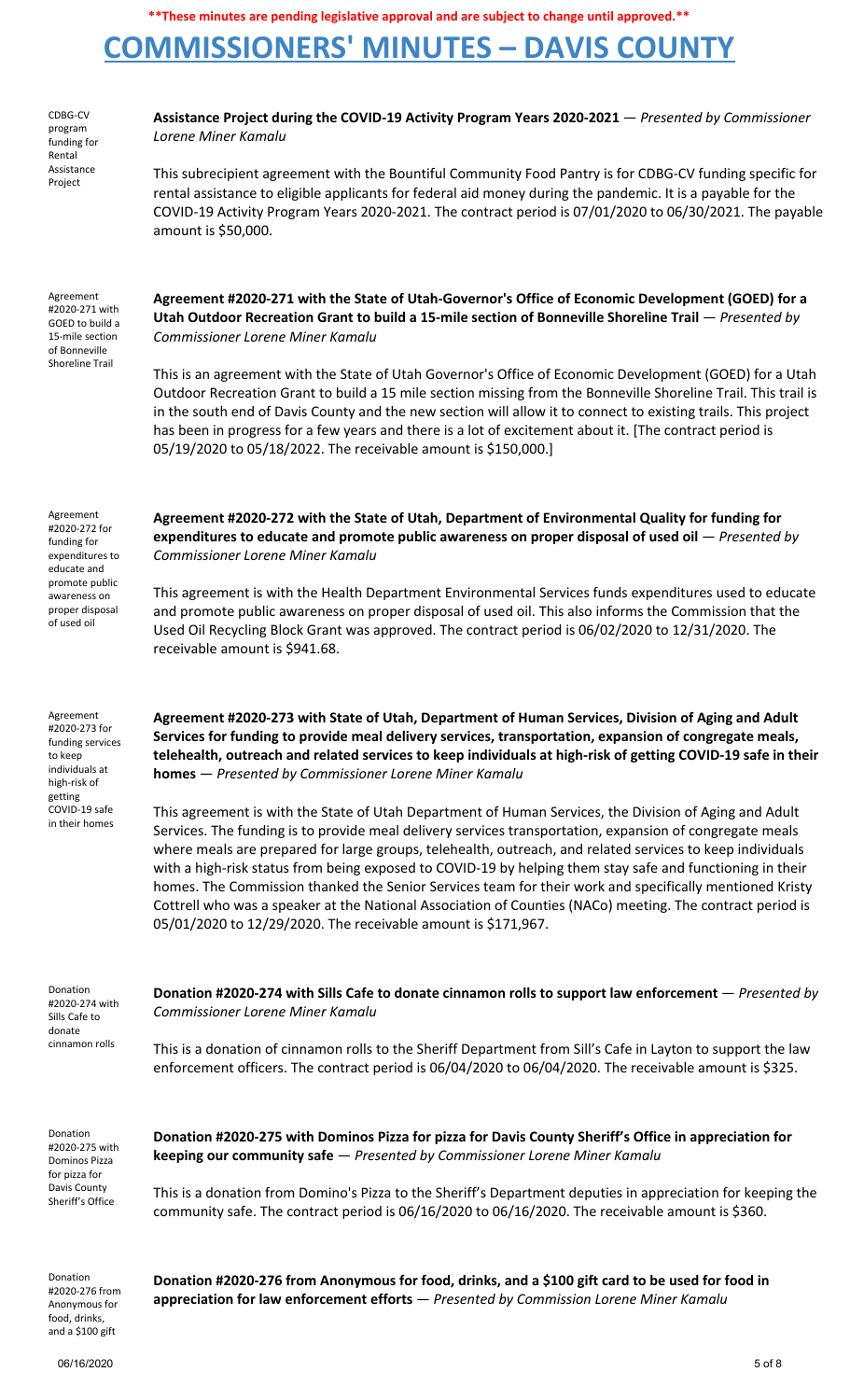## **COMMISSIONERS' MINUTES – DAVIS COUNTY**

| card to be used<br>for food                                                                                                                                                                                         | This is an anonymous donation of food, drinks, and a \$100 gift card for law enforcement efforts. The gift<br>card will be used to purchase food for the crews. The contract period is 06/05/2020 to 06/05/2020. The<br>receivable amount is \$150.                                                                                                                                                |
|---------------------------------------------------------------------------------------------------------------------------------------------------------------------------------------------------------------------|----------------------------------------------------------------------------------------------------------------------------------------------------------------------------------------------------------------------------------------------------------------------------------------------------------------------------------------------------------------------------------------------------|
| <b>Basic Training</b><br>Reimbursement<br>Agreement<br>#2020-277 with<br>Robert J.<br>Pevoroff Jr.                                                                                                                  | Basic Training Reimbursement Agreement #2020-277 for Robert J. Pevoroff Jr. for special functions and<br>basic corrections academy trainee's wages and benefits - Presented by Commissioner Lorene Miner<br>Kamalu                                                                                                                                                                                 |
|                                                                                                                                                                                                                     | This basic training reimbursement is for Robert J Pevoroff Jr.'s Peace Officers Standards and Training (POST).<br>The contract period is $06/16/2020$ to $06/16/2022$ . The receivable amount is \$13,830.                                                                                                                                                                                         |
| <b>Basic Training</b><br>Reimbursement<br>Agreement<br>#2020-278 with<br>Chanler<br>Stimpson                                                                                                                        | Basic Training Reimbursement Agreement #2020-278 with Chanler Stimpson for patrol deputy's benefits<br>and compensation during training at Peace Officers Standards and Training — Presented by Commissioner<br>Lorene Miner Kamalu                                                                                                                                                                |
|                                                                                                                                                                                                                     | This basic training reimbursement is for Chanler Stimpson's Peace Officers Standards and Training (POST).<br>The contract period is $06/10/2020$ to $06/10/2022$ . The receivable amount is \$11,970.12.                                                                                                                                                                                           |
| <b>Basic Training</b><br>Reimbursement<br>Agreement<br>#2020-279 with<br>Jacob Darius<br>Fouts                                                                                                                      | Basic Training Reimbursement Agreement #2020-279 with Jacob Darius Fouts for special functions and<br>basic corrections academy trainee's wages, benefits, and training costs - Presented by Commissioner<br>Lorene Miner Kamalu                                                                                                                                                                   |
|                                                                                                                                                                                                                     | This basic training reimbursement is for Jacob Darius Fouts's Peace Officers Standards and Training (POST).<br>The contract period is $06/23/2020$ to $06/23/2022$ . The receivable amount is \$13,630.                                                                                                                                                                                            |
| <b>Basic Training</b><br>Reimbursement<br>Agreement<br>#2020-280 with<br>Jennifer Turner<br>Agreement<br>#2020-281 for<br>the Bouvier<br>National<br><b>Specialty Dog</b><br>Show at the<br>Legacy Events<br>Center | Basic Training Reimbursement Agreement #2020-280 with Jennifer Turner for compensation and benefits<br>for corrections academy and no special functions - Presented by Commissioner Lorene Miner Kamalu<br>This basic training reimbursement is for Jennifer Turner's Peace Officers Standards and Training (POST). The                                                                            |
|                                                                                                                                                                                                                     | contract period is 06/23/2020 to 06/23/2022. The receivable amount is \$5,985.06.                                                                                                                                                                                                                                                                                                                  |
|                                                                                                                                                                                                                     | Agreement #2020-281 with American Bouvier Des Flandres Club for the Bouvier National Specialty Dog<br>Show to be held at the Legacy Events Center - Presented by Commissioner Lorene Miner Kamalu                                                                                                                                                                                                  |
|                                                                                                                                                                                                                     | This is an agreement with the American Bouvier des Flandres Club who will host the breed specific Bouvier<br>National Specialty dog show at the Legacy Events Center. The show is anticipated to bring in people from<br>across the nation and even internationally. The contract period is 09/27/2021 to 10/02/2021. The<br>receivable amount is \$6,017.91.                                      |
| Amendment<br>#2019-609-A<br>for additional<br>service and                                                                                                                                                           | Amendment #2019-609-A with Norcon Industries Inc. for additional service and repairs to the Legacy<br>Event Center telescopic bleachers - Presented by Commissioner Lorene Miner Kamalu                                                                                                                                                                                                            |
| repairs to the<br>telescopic<br>bleachers                                                                                                                                                                           | This amendment with Norcon Industries is for additional service and repairs to the Legacy Events Center's<br>telescopic bleachers. The contract period is 06/16/2020 to 07/01/2020. The payable amount is \$4,644.                                                                                                                                                                                 |
| Agreement<br>#2020-282 with<br>UTA for work<br>for at Pipeline<br><b>Crossing Miles</b><br>Post: 762.93,<br><b>D&amp;RG Crossing</b><br>Baer Creek in<br>Kaysville, Utah                                            | Agreement #2020-282 with Utah Transit Authority (UTA) for work at the pipeline crossing at miles post<br>762.93, and the Denver and Rio Grande (D&RG) crossing at Baer Creek in Kaysville, Utah - Presented by<br>Commissioner Lorene Miner Kamalu                                                                                                                                                 |
|                                                                                                                                                                                                                     | This is an agreement with the Utah Transit Authority (UTA) regarding work on a pipeline crossing. The<br>culvert along the Denver and Rio Grande Western Rail (D&RG) trail failed, which also crosses Baer Creek in<br>Kaysville. The culvert is at miles post 762.93 and the UTA contract number is DR/D/6700. The contract<br>period is 06/09/2020 to 06/09/2021. The payable amount is \$8,834. |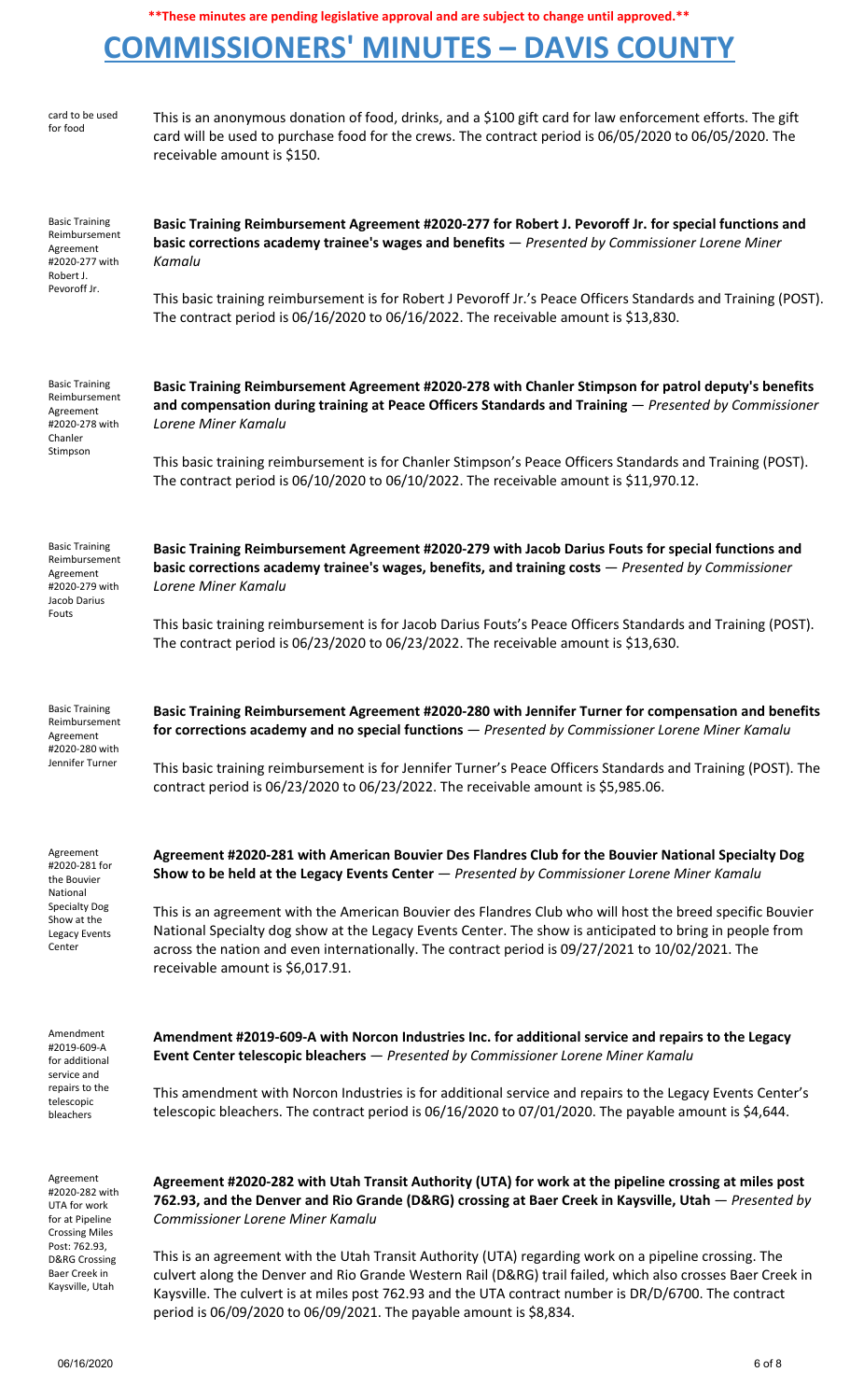## **COMMISSIONERS' MINUTES – DAVIS COUNTY**

Agreement #2020-283 to provide funding, direction, and oversight of the provision of mental health and substance use disorder services

**Agreement #2020-283 with the State of Utah, Department of Human Services, Division of Substance Abuse and Mental Health, to provide funding, direction, and oversight of the local authority for the provision of mental health and substance use disorder services to individuals**— *Presented by Commissioner Lorene Miner Kamalu*

This is a pass-through agreement with the State of Utah Department of Human Services, Division of Substance Abuse and Mental Health, to Davis Behavioral Health providing funding, direction, and oversight for the provision of mental health and substance use disorder services to individuals. The contract period is 07/01/2020 to 06/13/2025. The pass-through amount is payable and receivable.

> Motion to Approve Agenda Items: Com. Elliott Seconded: Com. Kamalu All voted Aye

Commissioner Elliott moved to recess to Board of Equalization. Commissioner Kamalu seconded the motion. All voted Aye.

| <b>BOARD OF</b><br><b>EQUALIZATION</b>        |                                                                                                                                                                                                                                                                                                    |
|-----------------------------------------------|----------------------------------------------------------------------------------------------------------------------------------------------------------------------------------------------------------------------------------------------------------------------------------------------------|
| Property Tax<br>Register                      | Property Tax Register matters were presented by Curtis Koch, Davis County Clerk/Auditor, as follows:                                                                                                                                                                                               |
|                                               | Four veteran tax abatement requests for the 2019 year.                                                                                                                                                                                                                                             |
|                                               | Motion to Approve: Com. Elliott<br>Seconded: Com. Kamalu<br>All voted Aye                                                                                                                                                                                                                          |
| <b>CONSENT</b>                                | Commissioner Elliott moved to reconvene Commission Meeting. Commissioner Kamalu seconded the motion. All voted Aye.                                                                                                                                                                                |
| <b>ITEMS</b>                                  |                                                                                                                                                                                                                                                                                                    |
| <b>Check Registers</b>                        | <b>Check Registers</b>                                                                                                                                                                                                                                                                             |
|                                               | A motion was made by Commissioner Elliott, but not seconded, to approve the Check Registers prior to<br>reconvening Commission Meeting. After reconvening Commission Meeting, the Check Registers were<br>skipped. The Check Register was approved on June 30, 2020 after the oversight was found. |
| Indigent<br>Hardship<br>Abatement<br>Register | <b>Indigent Hardship Abatement Register</b>                                                                                                                                                                                                                                                        |
|                                               | The Indigent Abatement Hardship Register was presented for approval.                                                                                                                                                                                                                               |
|                                               | [Applicants' names were given during the meeting, but due to a legislative update of UCA § 63G-3-202 that<br>went into effect on May 12, 2020, the names have not been included in the written minutes.]                                                                                           |
|                                               | Motion to Approve: Com. Elliott<br>Seconded: Com. Kamalu<br>All voted Aye                                                                                                                                                                                                                          |
| Meeting                                       | <b>Meeting Minutes</b>                                                                                                                                                                                                                                                                             |

The Commission Meeting Minutes for May 26, 2020, and the Work Session Minutes from May 26, 2020, were presented for approval.

> Motion to Approve: Com. Elliott Seconded: Com. Kamalu All voted Aye

Minutes